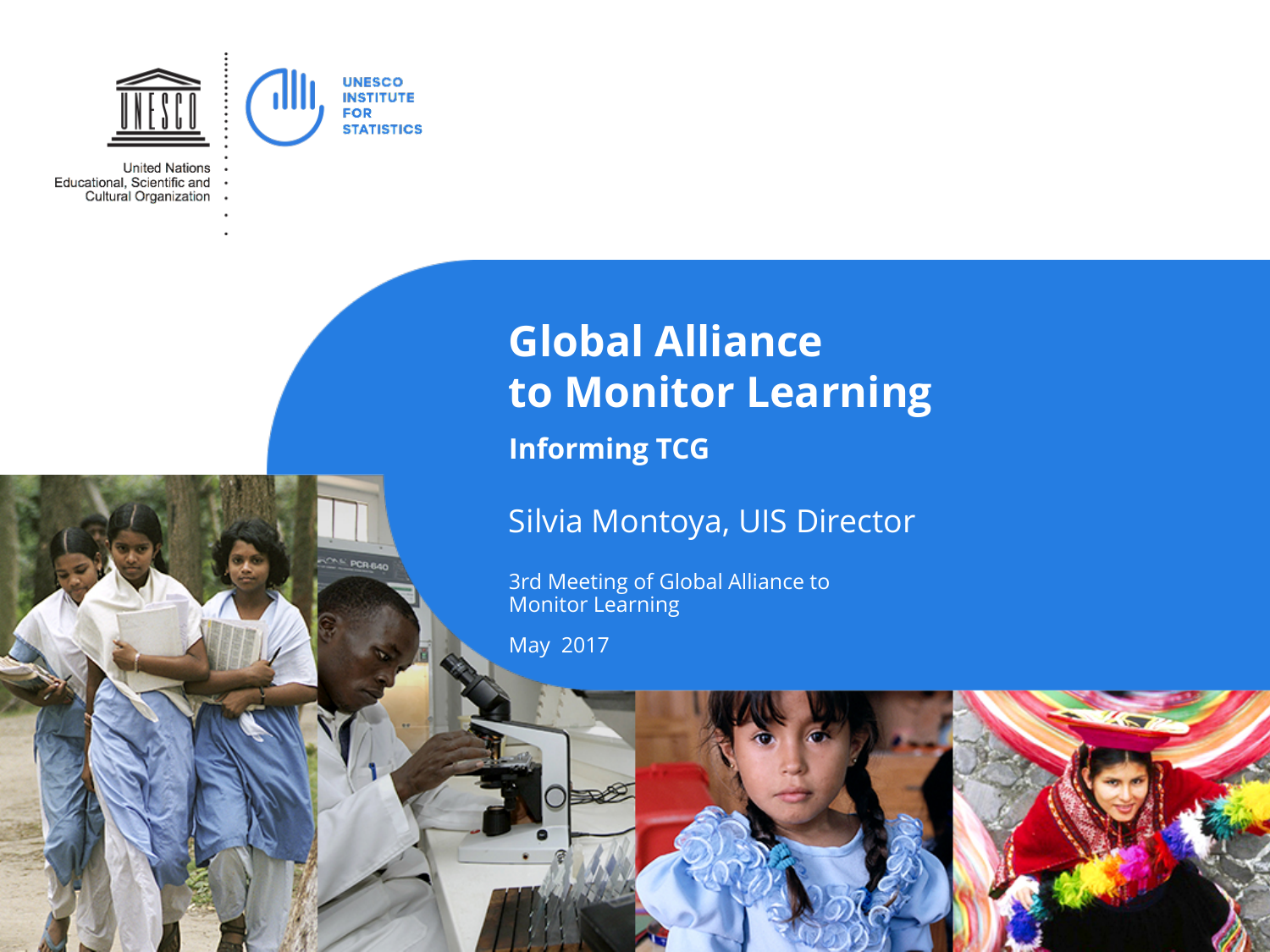# UNESCO **STATISTICS**

# **The Approach (How):**

- Partnerships and coalition
- Generate tools for high-quality data
- Reporting scale that can be used for benchmarking and to sustain efforts at all levels of education
- Generate a bank of items and standalone modules to serve learning measurement
- Support capacity development, resource mobilization and better use of data and methodological tools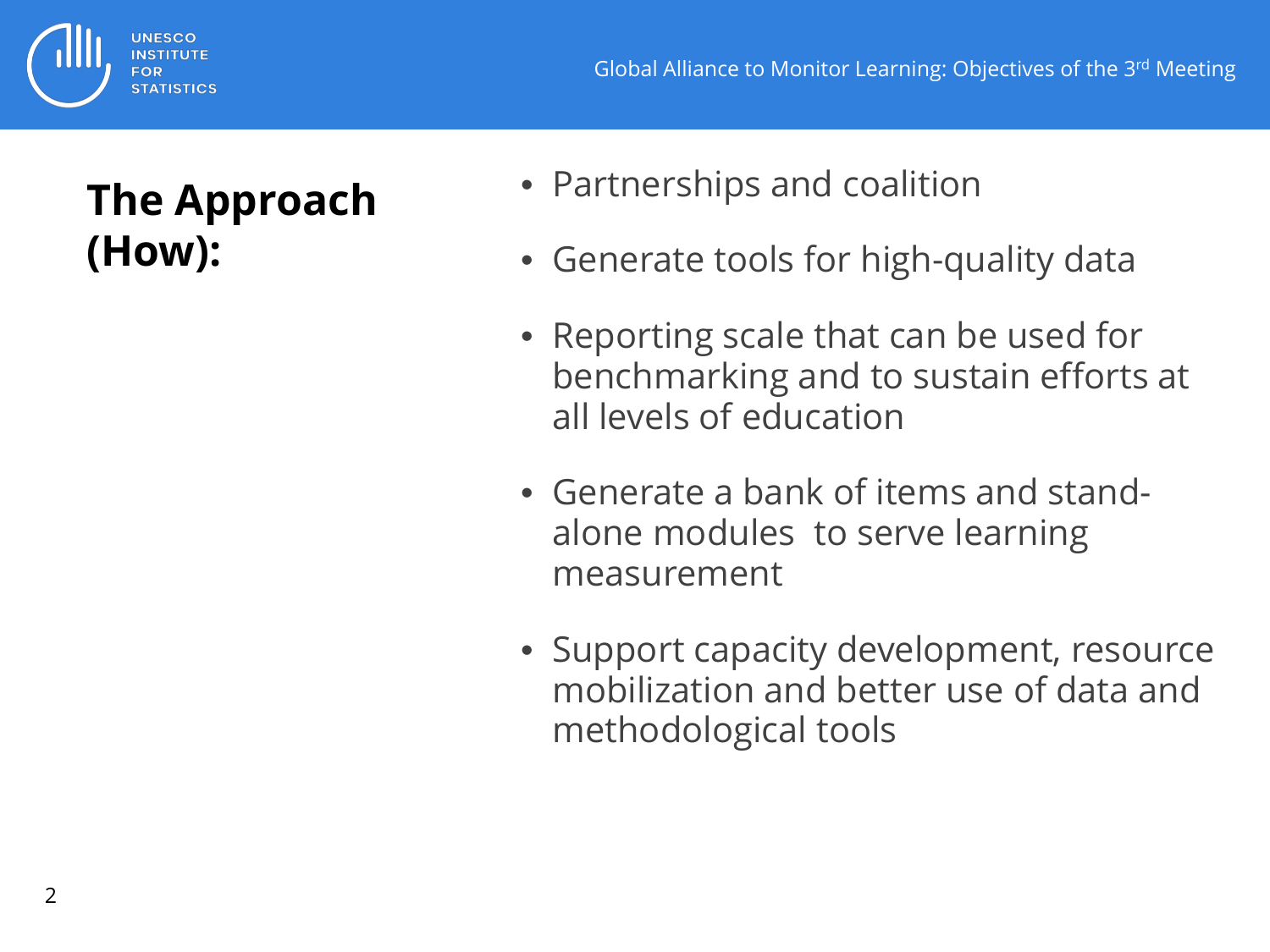

- A strong and simple governance structure
- A Strategic Planning Committee chaired by Australia DFAT
- A management Secretariat (UIS) that commission papers, ensures delivery
- Task forces where partners and stakeholders participate to guide the technical work and support the Secretariat (Task forces chair by partners)
- A plenary of members that discuss and endorse solutions
	- With Member States involved
	- A result framework that guides the work plan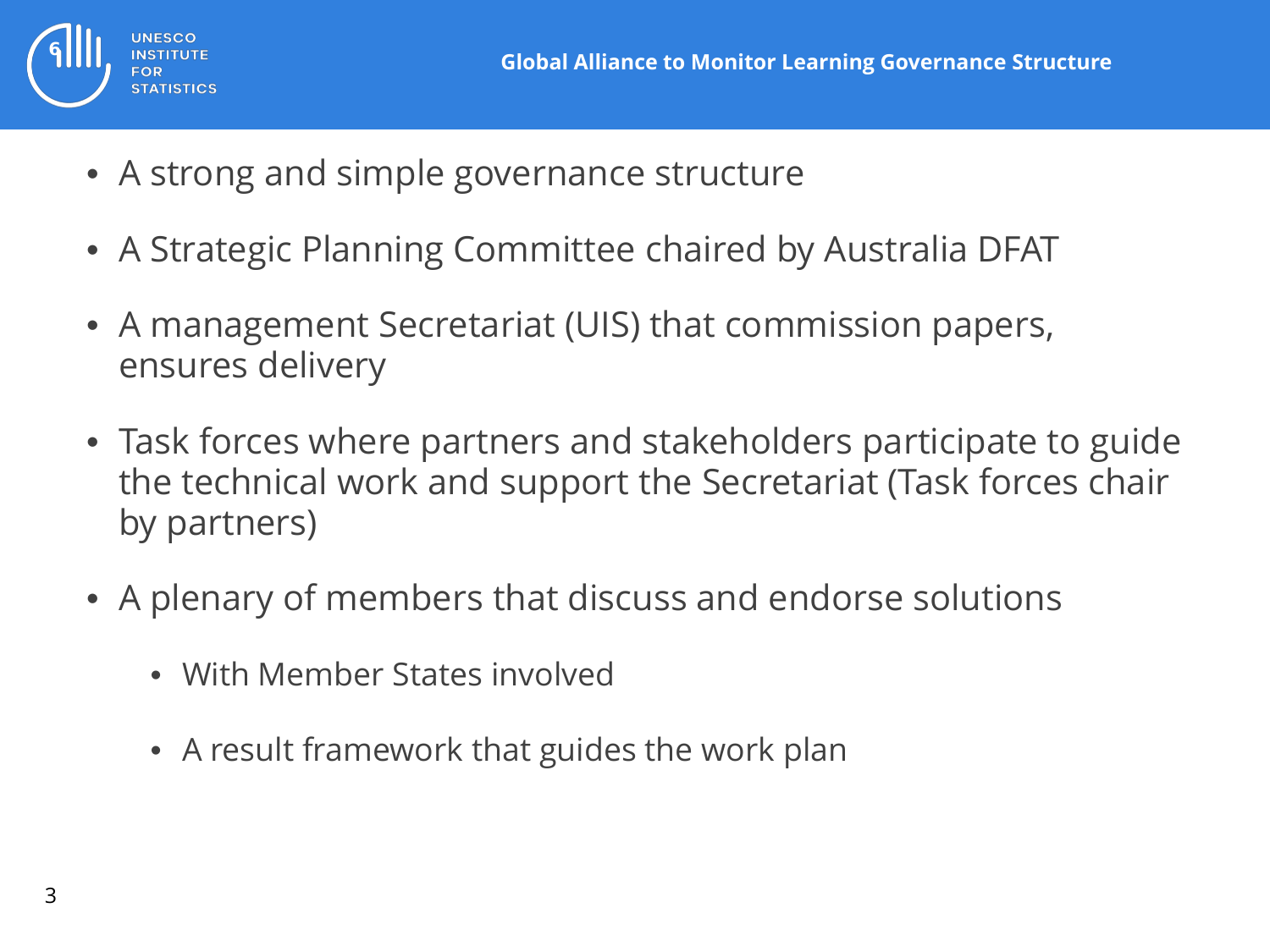



### **Plenary of members**

**Endorsement**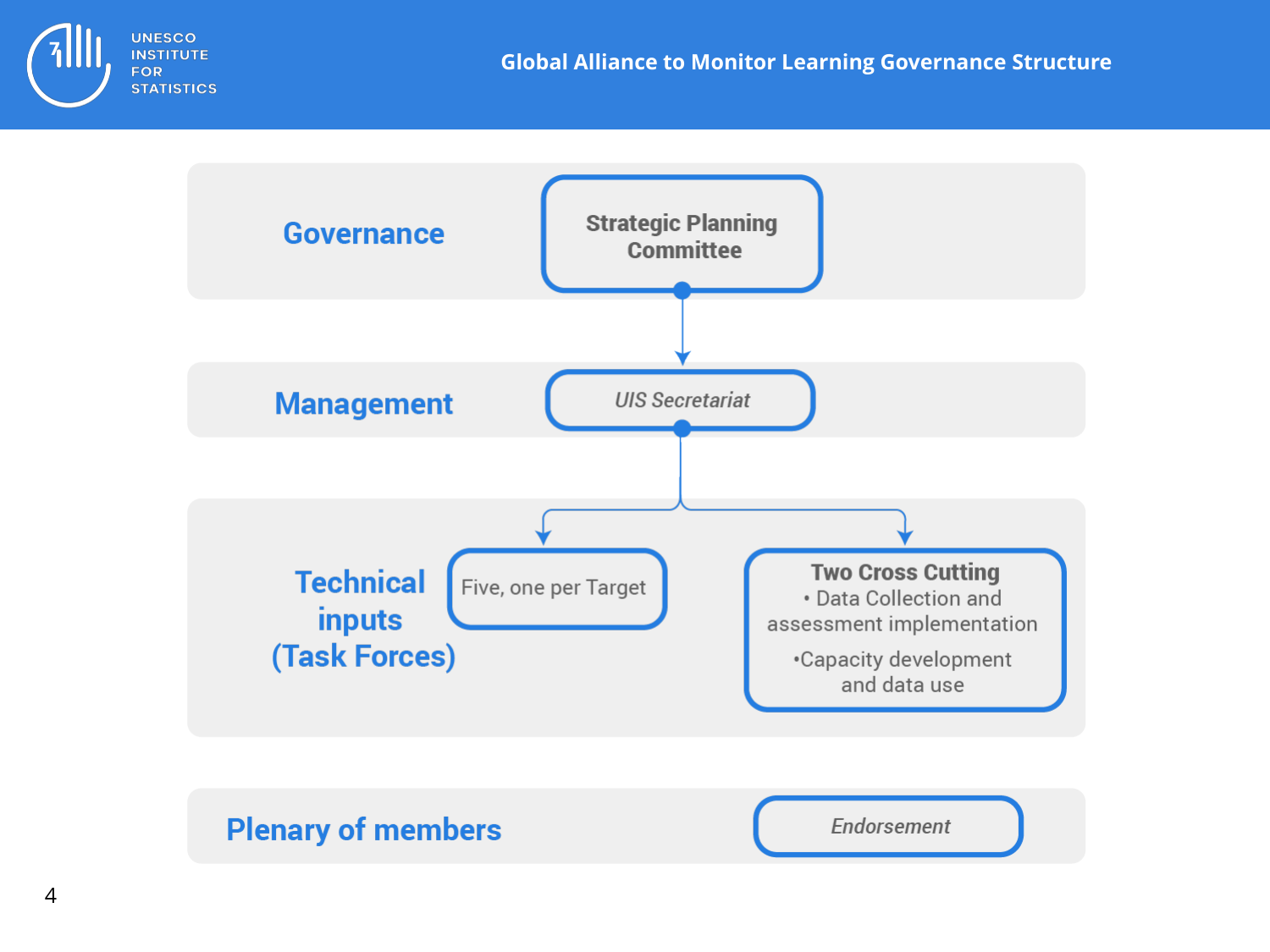

## **Strategic Planning Committee**

**UNESCO INSTITUTE** FOR **STATISTICS** 

- The GAML Strategic Planning Committee has oversight
	- **DECAME**
	- on operational effectiveness of GAML agenda
	- **If all promisioning GAML within the broader SDG** environment
- **Have multi-stakeholder representativeness with** the Chairing of David Coleman (from DFAT Australia)
	- **International Agencies, Civil Society,** Assessment Industry, Regional Assessments, Private Foundations, 2 Countries, Development Partners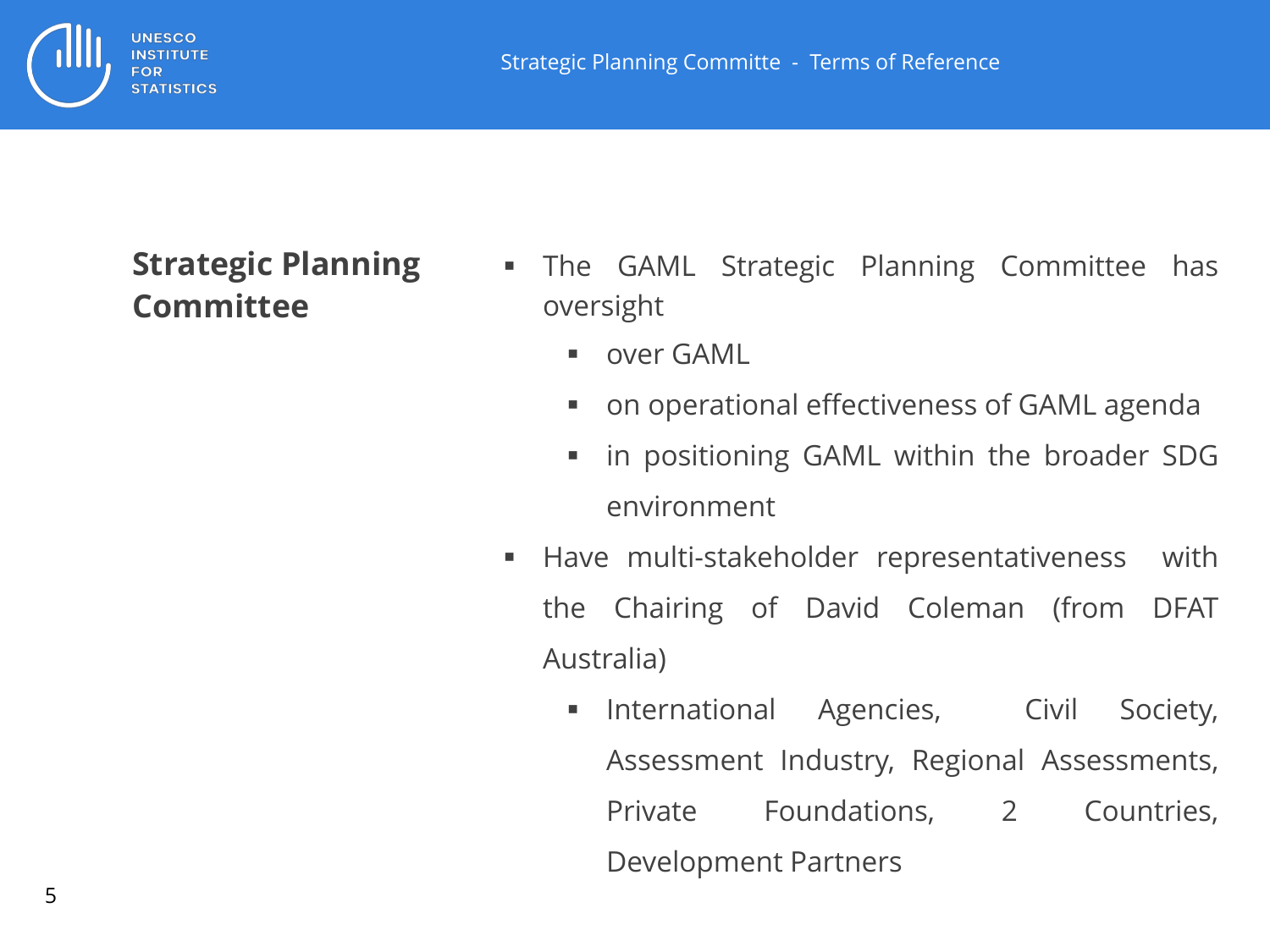Task ForCes ToR

**In GAML the task forces have a broader and more complex role** 

UNESCO

**STATISTICS** 

- Identify technical issues that are relevant to the indicators
- Provide feedback on the production of data quality framework for learning indicator in each of the target
- Define the scope for commission research studies to address key questions and issues
- Review commission research studies and synthesize input to make recommendations to GAML Secretariat
- Provide feedback on the development of implementation and capacity building plan to support countries